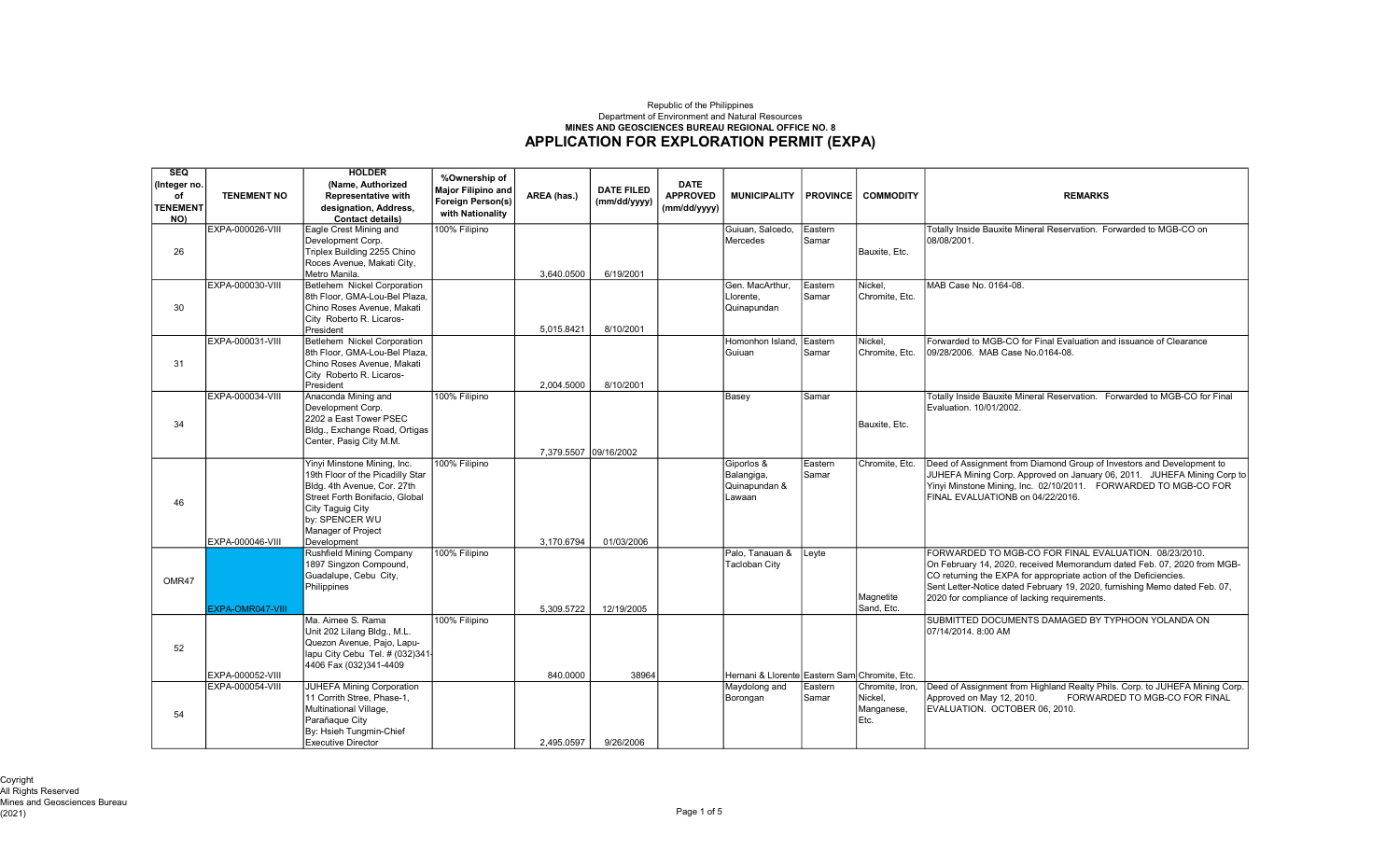| <b>SEQ</b><br>(Integer no.<br>of<br><b>TENEMENT</b><br>NO) | <b>TENEMENT NO</b> | <b>HOLDER</b><br>(Name, Authorized<br><b>Representative with</b><br>designation, Address,<br><b>Contact details)</b>                                               | %Ownership of<br><b>Major Filipino and</b><br>Foreign Person(s)<br>with Nationality | AREA (has.) | <b>DATE FILED</b><br>(mm/dd/yyyy) | <b>DATE</b><br><b>APPROVED</b><br>(mm/dd/yyyy) | <b>MUNICIPALITY</b>                                            | <b>PROVINCE</b>       | <b>COMMODITY</b>                       | <b>REMARKS</b>                                                                                                                                                                                                                                                                                                                                             |
|------------------------------------------------------------|--------------------|--------------------------------------------------------------------------------------------------------------------------------------------------------------------|-------------------------------------------------------------------------------------|-------------|-----------------------------------|------------------------------------------------|----------------------------------------------------------------|-----------------------|----------------------------------------|------------------------------------------------------------------------------------------------------------------------------------------------------------------------------------------------------------------------------------------------------------------------------------------------------------------------------------------------------------|
| 58                                                         | EXPA-000058-VIII   | Minoro Mining & Exploration<br>Corporation<br>9018 Hormiga Steet., Makati<br>City Metro Manila by: Frank<br>D. Lubbock-President                                   |                                                                                     | 6.179.6970  | 3/1/2007                          |                                                | Alang-alang, Sta<br>Fe. Pastran &<br>Palo                      | Leyte                 | Magnetite, Etc.                        | FORWARDED TO MGB-CO FOR FINAL EVALUATION JUNE 22, 2011.                                                                                                                                                                                                                                                                                                    |
| 62                                                         | EXPA-000062-VIII   | <b>JUHEFA Mining Corporation</b><br>11 Corrith Stree, Phase-1,<br>Multinational Village,<br>Parañaque City<br>By: Hsieh Tungmin-Chief<br><b>Executive Director</b> | 100% Filipino                                                                       | 2,759.7911  | 3/21/2007                         |                                                | <b>Borongan City</b>                                           | Eastern<br>Samar      | Chromite,<br>Nickel, Iron.<br>Etc.     | Partially Inside Bauxite Mineral Reservation. FORWARDED TO MGB-CO FOR<br>FINAL EVALUATION. OCTOBER 06, 2010.                                                                                                                                                                                                                                               |
| 63                                                         | EXPA-000063-VIII   | <b>Plutus Mining Corporation</b><br>2nd Floor, Mactan Marina Mall<br>Lapu-lapu City Angel E.<br>Veloso, Jr. - President                                            | 100% Filipino                                                                       |             | 8,044.5416 04/02/2007             |                                                | Tacloban City,<br>Babatngon & San<br>Miguel,                   | Leyte                 | Copper, Lead,<br>Silver, Gold.<br>Etc. | Forwarded to MGB-CO. Sent letter to applicant per deficiencies as evaluated<br>by MGB-CO. 07/18/2008. Portion of Applied area is within Tourism<br>Development Areas (TDA's)                                                                                                                                                                               |
| 69                                                         | EXPA-000069-VIII   | JUHEFA Mining Corporation<br>11 Corrith Stree, Phase-1,<br>Multinational Village,<br>Parañaque City<br>By: Hsieh Tungmin-Chief<br><b>Executive Director</b>        | 100% Filipino                                                                       |             | 3.588.4591 06/13/2007             |                                                | Borongan & San<br>Julian                                       | Eastern<br>Samar      | Nickel.<br>Chromite, Iron,<br>Etc.     | Partially Inside Bauxite Mineral Reservation. Deed of Assignment from<br>Philminer, Inc. to JUHEFA Mining Corp. Approved on May 12, 2010.<br>FORWARDED TO MGB-CO FOR FINAL EVALUATION 12/22/2010. Portion of<br>Applied area is within Tourism Development Areas (TDA's).                                                                                  |
| 75                                                         | EXPA-000075-VIII   | Nickchrome Mining<br>Corporation<br>2006-2007 V.V. Soliven Bldg<br>EDSA Greenhills, San Juan<br>City, Metro Manila Tel.# (02)<br>372-7296                          | 100% Filipino                                                                       | 1,852.6713  | 39255                             |                                                | Lawaan                                                         |                       | Eastern Sam Laterite, Etc.             | Forwarded to MGB-CO for Final Evaluation. 09/03/2010.                                                                                                                                                                                                                                                                                                      |
| 80                                                         | EXPA-000080-VIII   | Anatnomix Resources, Inc.<br>10th Flr., SSHG, Law Center,<br>105 Paseo De Roxas, Legaspi<br>Village, Makati City, M.M. By:<br>Brian Luek-President & CEO           | 100% Filipino                                                                       | 1,694.0301  | 7/25/2007                         |                                                | Caibiran, Biliran &<br>Naval                                   | Biliran               | Magnetite<br>Sand, Etc.                | Deed of Assignment from Citygroup Philippines Corporation to Anatnomix<br>Resources, Inc. On 02/28/2011. Forwarded to MGB-CO for Final Evaluation.<br>(01/13/2010). DEED OF ASSIGNMENT with CANEX Resources, Inc. received<br>on 03/31/2014 and registered on 03/28/2014. Pertinent Documents RE: Deed<br>of Assignment forwarded to MGB-CO on 10/03/2014. |
| 82                                                         | EXPA-000082-VIII   | Chandran R. Rama<br>Unit 202 Lilang's Bldg., M.L.<br>Quezon Avenue, Pajo, Lapu-<br>lapu City Cebu Tel. #/Cel#.<br>09213617020                                      | 100% Filipino                                                                       | 1.307.1853  | 39297                             |                                                | Sulat                                                          |                       | Eastern Sam Copper, Etc.               | Portion of Applied area is within Tourism Development Areas (TDA's).<br>Submitted Documents Damaged by Typhoon Yolanda on 07/14/2014 8:00 AM.                                                                                                                                                                                                              |
| 83                                                         | EXPA-000083-VIII   | <b>Plutus Mining Corporation</b><br>Velson's Compound, A.S.<br>Fortuna St., Mandaue City,<br>Cebu by: Angel E. Veloso, Jr.-<br>President                           | 100% Filipino                                                                       | 4,132.0100  | 8/8/2007                          |                                                | Tomas Oppus,<br>Malitbog,<br>Macrohon & Padre<br><b>Burgos</b> | Southern<br>Leyte     | Cobalt, Nickel<br>Gold, Etc.           | Forwarded to MGB-CO for Final Evaluation. (04/29/2011).                                                                                                                                                                                                                                                                                                    |
| 84                                                         | EXPA-000084-VIII   | Plutus Mining Corporation<br>Velson's Compound, A.S.<br>Fortuna St., Mandaue City,<br>Cebu by: Angel E. Veloso, Jr.-<br>President                                  | 100% Filipino                                                                       | 1.431.7530  | 8/8/2007                          |                                                | Maasin City, and<br>Matalom                                    | Southern<br>Leyte and | Cobalt, Nickel.<br>Gold, Etc.          | Forwarded to MGB-CO for Final Evaluation. (04/29/2011).                                                                                                                                                                                                                                                                                                    |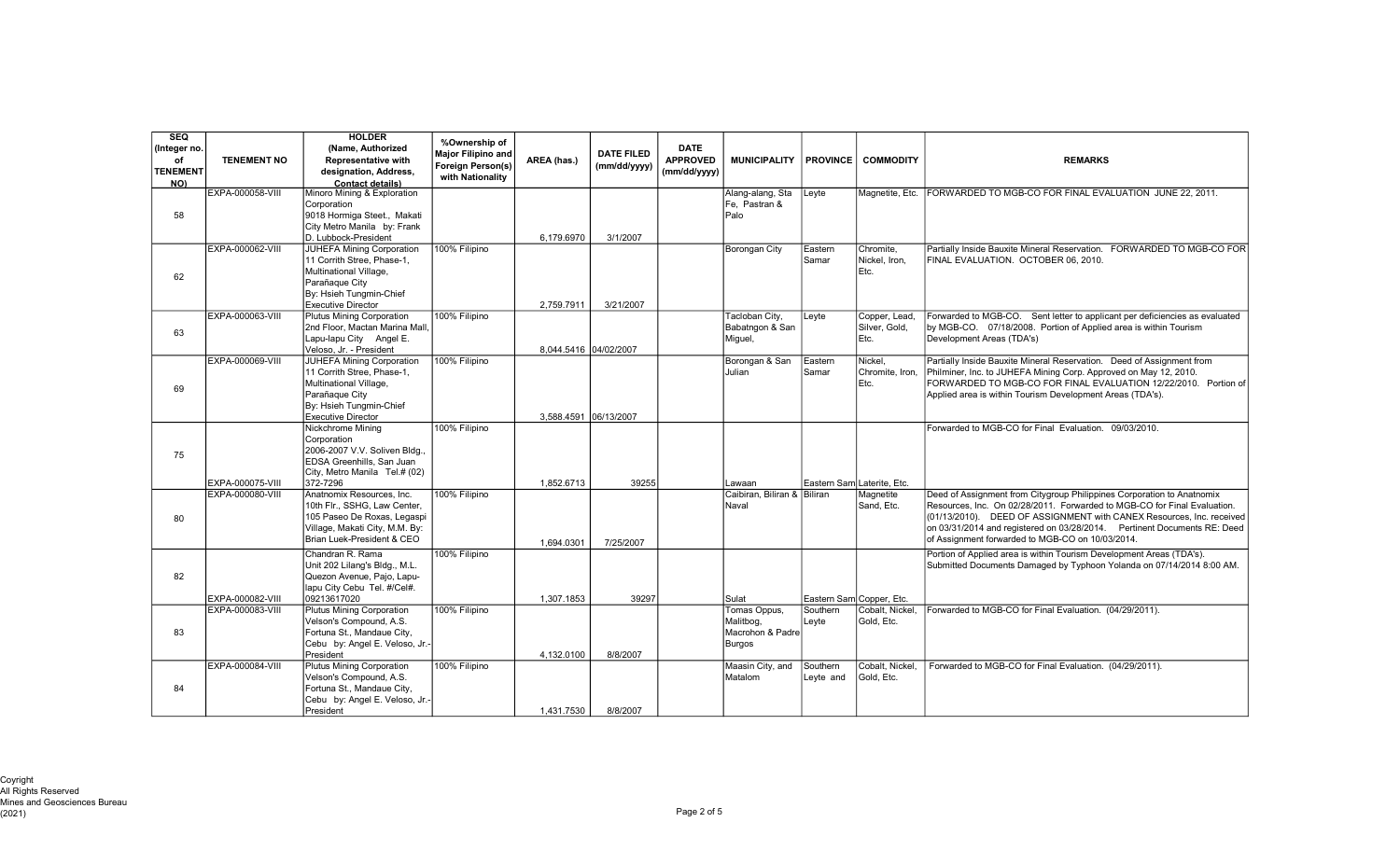| SEQ<br>(Integer no.<br>of<br><b>TENEMENT</b><br>NO) | <b>TENEMENT NO</b> | <b>HOLDER</b><br>(Name, Authorized<br><b>Representative with</b><br>designation, Address,<br><b>Contact details)</b>                                                        | %Ownership of<br>Major Filipino and<br>Foreign Person(s)<br>with Nationality | AREA (has.)           | <b>DATE FILED</b><br>(mm/dd/yyyy) | <b>DATE</b><br><b>APPROVED</b><br>(mm/dd/yyyy) | <b>MUNICIPALITY</b>                   | <b>PROVINCE</b>   | <b>COMMODITY</b>                       | <b>REMARKS</b>                                                                                                                                                                                                                                                                                                                          |
|-----------------------------------------------------|--------------------|-----------------------------------------------------------------------------------------------------------------------------------------------------------------------------|------------------------------------------------------------------------------|-----------------------|-----------------------------------|------------------------------------------------|---------------------------------------|-------------------|----------------------------------------|-----------------------------------------------------------------------------------------------------------------------------------------------------------------------------------------------------------------------------------------------------------------------------------------------------------------------------------------|
| 91                                                  | EXPA-000091-VIII   | Macroasia Mining Corporation<br>12 Floor, Allied Bank Center<br>6754 Aytala Avenue, Makati<br>City Reynaldo O. Munsayac-<br>President                                       | 100% Filipino                                                                | 7,771.8618            | 10/19/2007                        |                                                | Carigara &<br>Capoocan,               | Leyte             | Gold, Copper,<br>Etc.                  | Forwarded to MGB-CO for Final Evaluation. JUNE 10, 2011.                                                                                                                                                                                                                                                                                |
| 92                                                  | EXPA-000092-VIII   | Macroasia Mining Corporation<br>(7,488.5227)<br>12 Floor. Allied Bank Center<br>6754 Aytala Avenue, Makati<br>City Reynaldo O. Munsayac-<br>President                       | 100% Filipino                                                                | 6,040.5463            | 10/19/2007                        |                                                | Baybay & Javier                       | Leyte             | Gold, Copper,<br>Etc.                  | Forwarded to MGB-CO for Final Evaluation. June 22, 2011.                                                                                                                                                                                                                                                                                |
| 93                                                  | EXPA-000093-VIII   | Macroasia Corporation<br>12 Floor, Allied Bank Center<br>6754 Aytala Avenue, Makati<br>City Reynaldo O. Munsayac-<br>President                                              |                                                                              | 1,574.2282            | 10/19/2007                        |                                                | Pintuyan & San<br>Ricardo             | Southern<br>Leyte | Gold, Copper,<br>Etc.                  | Forwarded to MGB-CO for Final Evaluation. June 28, 2011.                                                                                                                                                                                                                                                                                |
| 98                                                  | EXPA-000098-VIII   | <b>Elgar Cruz</b><br>66 Acacia St., Malabon                                                                                                                                 | 100% Filipino                                                                | 807.6461              | 1/16/2008                         |                                                | Balangkayan &<br>Maydolong            | Eastern<br>Samar  | Chromite, Etc.                         | Resent to MGB-CO for Clearance. 05/18/2010.                                                                                                                                                                                                                                                                                             |
| 99                                                  | EXPA-000099-VIII   | Princess Mae Cobarrubias<br>No. 42 Maningning St.,<br>Teachers Village, Quezon City                                                                                         | 100% Filipino                                                                | 808.5115              | 1/24/2008                         |                                                | Gandara                               | lSamar            | Gold, Silver,<br>Etc.                  | Forwarded to MGB-CO for Final Evaluation. August 27, 2010.                                                                                                                                                                                                                                                                              |
| 104                                                 | EXPA-000104-VIII   | Nickchrome Mining<br>Corporation<br>Commercial-I, Royal View<br>Mansion 242 Lt. Artiaga St.,<br>San Juan City, Metro Manila<br>Tel.# (02) 840-4262    Fax#<br>(02) 818-7739 |                                                                              | 6,271.7867            | 2/19/2008                         |                                                | Gandara & San<br>Jorge,               | Samar             | Gold, Etc.                             | Forwarded to MGB-CO for Final Evaluation. NOVEMBER 30, 2010.                                                                                                                                                                                                                                                                            |
| 105                                                 | EXPA-000105-VIII   | Anatnomix Resources, Inc.<br>10th Flr., SSHG, Law Center,<br>105 Paseo De Roxas, Legaspi<br>Village, Makati City, M.M. By:<br>Brian Luek-President & CEO                    | 100% Filipino                                                                | 10,724.3307           | 2/22/2008                         |                                                | Naval, Caibiran,                      | Biliran           | Gold, Etc.                             | Deed of Assignment from Citygroup Philippines Corporation to Anatnomix<br>Resources, Inc. On 02/28/2011. FORWARDED TO MGB-CO FOR FINAL<br>EVALUATION. AUGUST 23, 2010. Portion of Applied area is within Tourism<br>Development Areas (TDA's).                                                                                          |
| 109                                                 | EXPA-000109-VIII   | Plutus Mining Corporation<br>2nd Floor, Mactan Marina Mall<br>Cebu, Philippines. Angel E.<br>Veloso, Jr.-President                                                          | 100% Filipino                                                                | 7,897.6135            | 3/17/2008                         |                                                | Abuyog, Baybay & Leyte<br>Javier      |                   | Copper, Lead,<br>Silver, Gold,<br>Etc. | FORWARDED TO MGB-CO FOR FINAL EVALUATION. APRIL 28, 2011.                                                                                                                                                                                                                                                                               |
| OMR <sub>1</sub>                                    | EXPA-OMR001-VIII   | JUHEFA Mining Corporation<br>11 Corrith Stree, Phase-1,<br>Multinational Village,<br>Parañaque City<br>By: Hsieh Tunamin-Chief<br><b>Executive Director</b>                 | 100% Filipino                                                                | 3.784.9861 04/01/2008 |                                   |                                                | Hernani & Gen.<br>MacArthur           | Eastern<br>lSamar | Nickel, Iron,<br>Etc.                  | INDORSED TO MGB-CO 06/16/2011.                                                                                                                                                                                                                                                                                                          |
| 118                                                 | EXPA-000118-VIII   | Abner Caga-anan<br>N. Mortola St., Brgy. 7,<br>Poblacion, Cabadbaran City,<br>Agusan Del Norte                                                                              | 100% Filipino                                                                | 1.090.0787 06/04/2008 |                                   |                                                | Brgy. Guinciaman, Leyte<br>San Miguel |                   | Nickel, Etc.                           | FORWARDED TO MGB-CO FOR FINAL EVALUATION. 08/10/2010.<br>Clearance to issue Exploration Permit from MGB-CO dated February 04, 2011<br>received by this on February 28, 2011. Awaiting for the submission of the<br>Municipal and Provincial Resolution as a requirement pursuant to the<br>Environmental Code of the Province of Leyte. |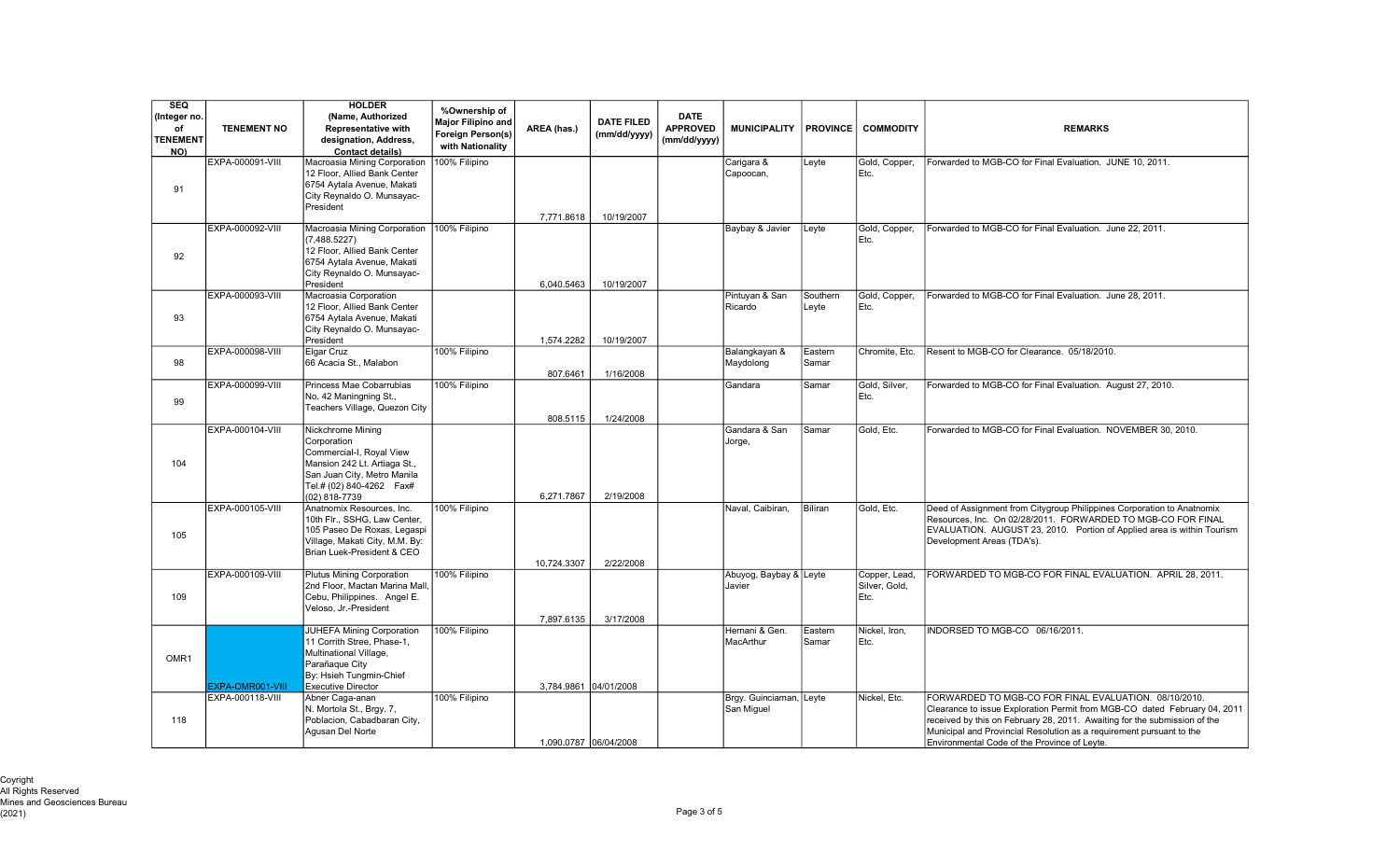| <b>SEQ</b>            |                         | <b>HOLDER</b>                                                              | %Ownership of            |                       |                   |                                 |                               |                   |                                |                                                                                                                                                    |
|-----------------------|-------------------------|----------------------------------------------------------------------------|--------------------------|-----------------------|-------------------|---------------------------------|-------------------------------|-------------------|--------------------------------|----------------------------------------------------------------------------------------------------------------------------------------------------|
| (Integer no.          |                         | (Name, Authorized                                                          | Major Filipino and       |                       | <b>DATE FILED</b> | <b>DATE</b>                     |                               |                   |                                |                                                                                                                                                    |
| of<br><b>TENEMENT</b> | <b>TENEMENT NO</b>      | <b>Representative with</b><br>designation, Address,                        | <b>Foreign Person(s)</b> | AREA (has.)           | (mm/dd/yyyy)      | <b>APPROVED</b><br>(mm/dd/yyyy) | <b>MUNICIPALITY</b>           | <b>PROVINCE</b>   | <b>COMMODITY</b>               | <b>REMARKS</b>                                                                                                                                     |
| NO)                   |                         | <b>Contact details)</b>                                                    | with Nationality         |                       |                   |                                 |                               |                   |                                |                                                                                                                                                    |
|                       |                         | Canaan Richfield, Incorporated                                             | 100% Filipino            |                       |                   |                                 |                               |                   |                                | FORWARDED TO MGB-CO FOR FINAL EVALUATION, APRIL 20, 2011.                                                                                          |
|                       |                         | 32 Payna Street, Veterans                                                  |                          |                       |                   |                                 |                               |                   |                                | Portion of Applied area is within Tourism Development Areas (TDA's)                                                                                |
| 119                   |                         | Village, Project 7, Quezon City<br>Engr. Rodrigo U. Paringit -             |                          |                       |                   |                                 |                               |                   |                                |                                                                                                                                                    |
|                       |                         | President (02)-372-7296                                                    |                          |                       |                   |                                 |                               |                   |                                |                                                                                                                                                    |
|                       |                         |                                                                            |                          |                       |                   |                                 |                               |                   |                                |                                                                                                                                                    |
|                       | EXPA-000119-VIII        |                                                                            |                          | 5,025.8082 06/26/2008 |                   |                                 | Kawayan, Almeria, Biliran     |                   | Gold, Etc.                     |                                                                                                                                                    |
|                       | EXPA-000123-VIII        | Phil. Asiamining Corporation                                               |                          |                       |                   |                                 | Dolores & Oras                | Eastern           | Nickel                         | Forwarded to MGB-CO for Final Evaluation. NOVEMBER 08, 2010. Lacking                                                                               |
|                       |                         | No. 20-A, Santan St., Potrero<br>Malabon 1475 Malabon, Metro               |                          |                       |                   |                                 |                               | Samar             | Chromite, Iron<br>& Manganese, | requirements sent to MGB-CO on March 06, 2012.                                                                                                     |
| 123                   |                         | Manila Jimmy Y. Que -                                                      |                          |                       |                   |                                 |                               |                   | Etc.                           |                                                                                                                                                    |
|                       |                         | President Fax.#(02)-3300171                                                |                          |                       |                   |                                 |                               |                   |                                |                                                                                                                                                    |
|                       |                         | Tel#(02)-4478902                                                           |                          | 3,177.2746 12/03/2008 |                   |                                 |                               |                   |                                |                                                                                                                                                    |
|                       | EXPA-000124-VIII        | Canaan Richfield, Incorporated 100% Filipino<br>'32 Payna Street, Veterans |                          |                       |                   |                                 | Kawayan,<br>Almeria, Culaba & | Biliran           | Gold, Etc.                     | Forwarded to MGB-CO for Final Evaluation. NOVEMBER 30, 2010.<br>Portion of Applied area is within Tourism Development Areas (TDA's).               |
|                       |                         | Village, Project 7, Quezon City                                            |                          |                       |                   |                                 | Naval                         |                   |                                |                                                                                                                                                    |
| 124                   |                         | Engr. Rodrigo U. Paringit -                                                |                          |                       |                   |                                 |                               |                   |                                |                                                                                                                                                    |
|                       |                         | President (02)-372-7296                                                    |                          |                       |                   |                                 |                               |                   |                                |                                                                                                                                                    |
|                       |                         |                                                                            |                          | 5,695.4388            | 39792             |                                 |                               |                   |                                |                                                                                                                                                    |
|                       |                         | azarus Mining Corporation                                                  | 100% Filipino            |                       |                   |                                 | Carigara &                    | Leyte             | Magnetite                      | Forwarded to MGB-CO for Final Evaluation. APRIL 29, 2011.                                                                                          |
|                       |                         | No. 1432 Doroteo Jose Street,                                              |                          |                       |                   |                                 | Capoocan                      |                   | Sand, Etc.                     |                                                                                                                                                    |
| OMR <sub>5</sub>      |                         | Sta Cruz. Manila Tel.#634-                                                 |                          |                       |                   |                                 |                               |                   |                                |                                                                                                                                                    |
|                       | EXPA-OMR005-VIII        | 8676 Fax#816-1346 Victor G.<br>Chan - President                            |                          | 6,205.9852            | 3/9/2009          |                                 |                               |                   |                                |                                                                                                                                                    |
|                       | EXPA-000127-VIII        | PDEP. INC.                                                                 |                          |                       |                   |                                 | Liloan & San                  | Southern          | Gold, Copper,                  | Forwarded to MGB-CO for Final Evaluation. August 27, 2010.                                                                                         |
|                       |                         | 2nd Floor, Corinthian Plaza                                                |                          |                       |                   |                                 | Francisco, Panaon             | Leyte             | Etc.                           |                                                                                                                                                    |
|                       |                         | 121 Paseo de Roxas, Legaspi                                                |                          |                       |                   |                                 | Island                        |                   |                                |                                                                                                                                                    |
| 127                   |                         | Village, Makati City 1226<br>Tel.#: (63-2)894-3562 Fax: (63-               |                          |                       |                   |                                 |                               |                   |                                |                                                                                                                                                    |
|                       |                         | 2) 814-0403 by: Noel V.                                                    |                          |                       |                   |                                 |                               |                   |                                |                                                                                                                                                    |
|                       |                         | Ferrer-President                                                           |                          | 3,484.1520 07/28/2009 |                   |                                 |                               |                   |                                |                                                                                                                                                    |
|                       | EXPA-000128-VIII        | Gaas Bay Mining Corporation<br>Lot 17, Road 19, Cogeo                      | 100% Filipino            |                       |                   |                                 | Maydolong,<br>Balangkayan &   | Eastern<br>Samar  | Bauxite, Etc.                  | Totally Inside Bauxite Mineral Reservation. Forwarded to MGB-CO for Final<br>Evaluation. DECEMBER 22, 2010.                                        |
|                       |                         | Village, Bagong Nayaon, 1870                                               |                          |                       |                   |                                 | Llorente                      |                   |                                |                                                                                                                                                    |
| 128                   |                         | Antipolo City Tel.#: (632)681-                                             |                          |                       |                   |                                 |                               |                   |                                |                                                                                                                                                    |
|                       |                         | 5041 / 647-9817 Hilario G.                                                 |                          |                       |                   |                                 |                               |                   |                                |                                                                                                                                                    |
|                       |                         | Pagauitan-Chairman &<br>President                                          |                          | 6,705.6631 12/07/2009 |                   |                                 |                               |                   |                                |                                                                                                                                                    |
|                       | EXPA-000129-VIII        | Jerry M. Lanoy                                                             | 100% Filipino            |                       |                   |                                 | Maydolong &                   | Eastern           | Chromite, Etc.                 | Forwarded to MGB-CO for Final Evaluation. MAY 20, 2011.                                                                                            |
| 129                   |                         | Brgy. San Sotero, Javier, Leyte                                            |                          |                       |                   |                                 | Balangkayan                   | Samar             |                                |                                                                                                                                                    |
|                       |                         | Grand Total Exploration and                                                | 100% Filipino            | 782.2722              | 40235             |                                 | Babatngon,                    | Leyte             | Magnetite                      | Forwarded to MGB-CO for Final Evaluation. Submitted to this Office                                                                                 |
|                       |                         | Mining Corporation                                                         |                          |                       |                   |                                 | Barugo, Carigara              |                   | Sand, Etc.                     | SECREATARY CERTIFICATE on January 31, 2020 stating that; ENGR,                                                                                     |
|                       |                         | (11.686.4354)                                                              |                          |                       |                   |                                 | & Capoocan                    |                   |                                | EDGARDO D. MARTINEZ - Authorized Representative, and Edgardo V.                                                                                    |
| OMR <sub>6</sub>      |                         | No. 816 Aurora Boulevard,                                                  |                          |                       |                   |                                 |                               |                   |                                | Gonzales-Auhtorized Alternate.                                                                                                                     |
|                       |                         | Brgy. Kaunlaran, Cubao,<br>Quezon City<br>By:                              |                          |                       |                   |                                 |                               |                   |                                |                                                                                                                                                    |
|                       | EXPA-OMR006-VIII        | Romel V. Singson-President                                                 |                          | 13.139.1992           | 40255             |                                 |                               |                   |                                |                                                                                                                                                    |
|                       |                         | Grand Total Exploration and                                                | 100% Filipino            |                       |                   |                                 | Biliran,                      | Biliran &         | Magnetite                      | Forwarded to MGB-CO for Final Evaluation. MAY 20, 2011. Submitted to this                                                                          |
|                       |                         | Mining Corporation<br>No. 816 Aurora Boulevard,                            |                          |                       |                   |                                 | Cabucgayan,<br>Caibiran, &    | Leyte             | Sand, Etc.                     | Office SECREATARY CERTIFICATE on January 31, 2020 stating that; ENGR,<br>EDGARDO D. MARTINEZ - Authorized Representative, and Edgardo V.           |
| OMR7                  |                         | Brgy. Kaunlaran, Cubao,                                                    |                          |                       |                   |                                 | Culaba, and Leyte-            |                   |                                | Gonzales-Auhtorized Alternate.                                                                                                                     |
|                       |                         | Quezon City<br>By:                                                         |                          |                       |                   |                                 | Leyte                         |                   |                                |                                                                                                                                                    |
|                       | <b>EXPA-OMR007-VIII</b> | Romel V. Singson-President                                                 |                          | 5,931.7772            | 40274             |                                 |                               |                   |                                |                                                                                                                                                    |
|                       |                         | Grand Total Exploration and<br>Mining Corporation                          | 100% Filipino            |                       |                   |                                 | Silago &<br>Hinundayan        | Southern<br>Leyte | Magnetite<br>Sand, Etc.        | Forwarded to MGB-CO for Final Evaluation, MAY 20, 2011. Submitted to this<br>Office SECREATARY CERTIFICATE on January 31, 2020 stating that; ENGR, |
|                       |                         | No. 816 Aurora Boulevard,                                                  |                          |                       |                   |                                 |                               |                   |                                | EDGARDO D. MARTINEZ - Authorized Representative, and Edgardo V.                                                                                    |
| OMR8                  |                         | Brgy. Kaunlaran, Cubao,                                                    |                          |                       |                   |                                 |                               |                   |                                | Gonzales-Auhtorized Alternate.                                                                                                                     |
|                       |                         | Quezon City<br>By:                                                         |                          |                       |                   |                                 |                               |                   |                                |                                                                                                                                                    |
|                       | EXPA-OMR008-VIII        | Romel V. Singson-President                                                 |                          | 5,752.7270            | 40283             |                                 |                               |                   |                                |                                                                                                                                                    |

Coyright All Rights Reserved Mines and Geosciences Bureau (2021) Page 4 of 5